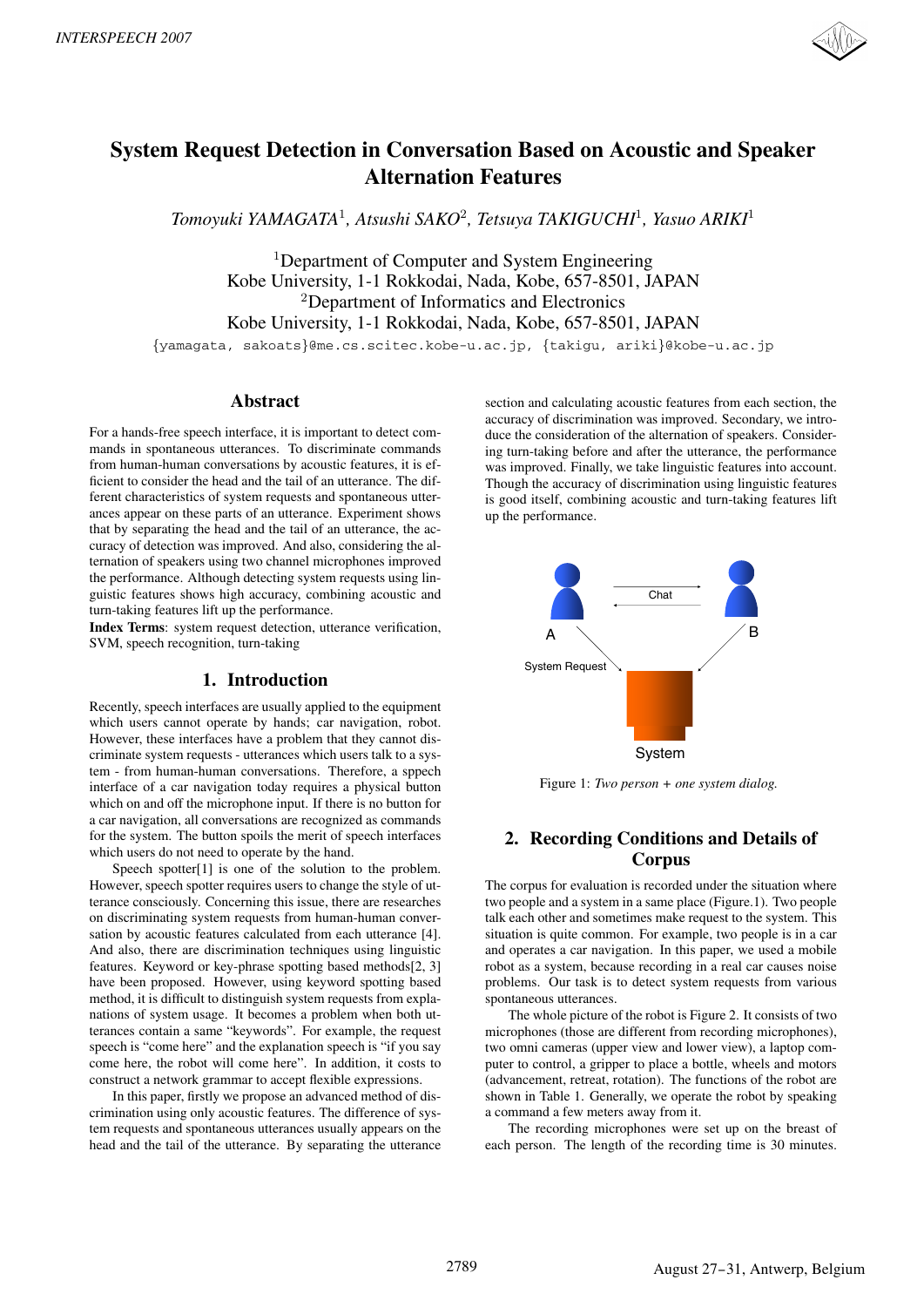

Figure 2: *Pitcure of mobile robot.*

| Table 1: Function list of the mobile robot. |                                   |  |  |
|---------------------------------------------|-----------------------------------|--|--|
|                                             | Sound source direction            |  |  |
|                                             | presumption based on CSP          |  |  |
|                                             | Move toward/backward sound source |  |  |
| <b>Functions</b>                            | Obstacle avoidance                |  |  |
|                                             | Place a bottle by the gripper     |  |  |
|                                             | Take a face picture               |  |  |
|                                             | "Kotchi ni kite.                  |  |  |
|                                             | (Come here.)"                     |  |  |
|                                             | Mukou he itte.                    |  |  |
|                                             | (Go to the other side.)"          |  |  |
| Command examples                            | "Shashin wo totte.                |  |  |
|                                             | (Take my picture.)"               |  |  |
|                                             | "Watashi ni tsuite kite.          |  |  |
|                                             | (Come withe me.)"                 |  |  |
|                                             | Bottle wo oite.                   |  |  |
|                                             | (Place the bottle.)"              |  |  |

We did not show them the list of commands that the robot can accept. One reason is to increase the variation of system request commands. The other reason is that we are going to develop a speech interfaces which accept not only specified commands but also various expressions. Therefore, they could speak commands that might be acceptable to the robot. We labeled those utterances as system requests manually. Table 2 shows the result of cutting out utterances from the record by power and zerocrossing.

# **3. Utterance verification in Spontaneous Speeches**

We propose the system requests detecting method based on SVM. The overview of the system is shown in Figure 3. We describe acoustic parameters first. It is possible to detect system requests reasonably with acoustic features, because it does not need to reconstruct the discriminator when the system requests are added or changed. Calculated acoustic parameters are 8 diTable 2: The numbers of utterances and system requests.

| Total utterance | System request |
|-----------------|----------------|
|                 |                |

mensions shown in Table 3, but we calculate them from three sections described in 3.1. Thus, the acoustic features are 24 dimensions. Then, we describe turn-taking parameters. Turntaking parameters are 3 dimensions calculated from the three sections. Considering the speaker's alternation, the distinction accuracy was improved. And, it is also effective to use linguistic features which based on term frequencies of each utterance. It can be said that the linguistic parameters are consists of frequencies of the system request words and garbage words. We describe linguistic parameters at the end.

#### **3.1. Acoustic Parameters**

Even if we speak unconsciously, there are acoustic differences between utterances to equipments and those to humans under the condition the subject equipment is machinelike [4]. In this paper, we focus on the different characteristics of commands and human-human conversations which usually appear on the head and the tail of the utterance. For example, Figure 4 is the wave form of a command utterance, and Figure 5 is that of a spontaneous utterance. The start point and the end point of the utterance are indistinct in chatters while there are no sounds before and after the utterance in commands. There are mainly two reasons that make the start and the end point unclear. One reason is there are usually fillers and falters in chatters while there are short pauses on the head and the tail of utterances in commands. We usually put a short pause before a command to clarify and keep quiet until the system responds something. The other reason is the following person often begins to talk while the current person does not finish talking yet. In this section, we deal with the former case. To put the former phenomenon to practical use, we calculate acoustic parameters not from the whole utterance section but from each three sections below.

Utterance sections are detected by power and zero-crossing. But the method can detect only clear utterance sections. To detect whole utterances in spontaneous speeches, it is easy to put margins before and after the detected utterance sections. However, these margins contain some problems written above. Therefore, we do not join these margins to the detected utterance section, but calculate acoustic parameters (Table 3) also from each margin separately.

The power is computed by Root Mean Square (RMS). The pitch is calculated by LPC residual correlation. Table 4 shows the conditions of pitch estimation.

| Table 3: Acoustic Parameters. |  |  |  |                                                                                  |
|-------------------------------|--|--|--|----------------------------------------------------------------------------------|
|                               |  |  |  | Power $\parallel$ Ave. $\parallel$ S.D. $\parallel$ Max. $\parallel$ Max. - Min. |
|                               |  |  |  | Pitch $\parallel$ Ave. $\parallel$ S.D. $\parallel$ Max. $\parallel$ Max. - Min. |

Table 4: Conditions of pitch estimation.

| Sampling rate | 16 kHz          | Window type      | Hamming |
|---------------|-----------------|------------------|---------|
| Frame length  | $25 \text{ ms}$ | Max. pitch freq. | 300 Hz  |
| Frame shift   | $16 \text{ ms}$ | Min. pitch freq. | 70 Hz   |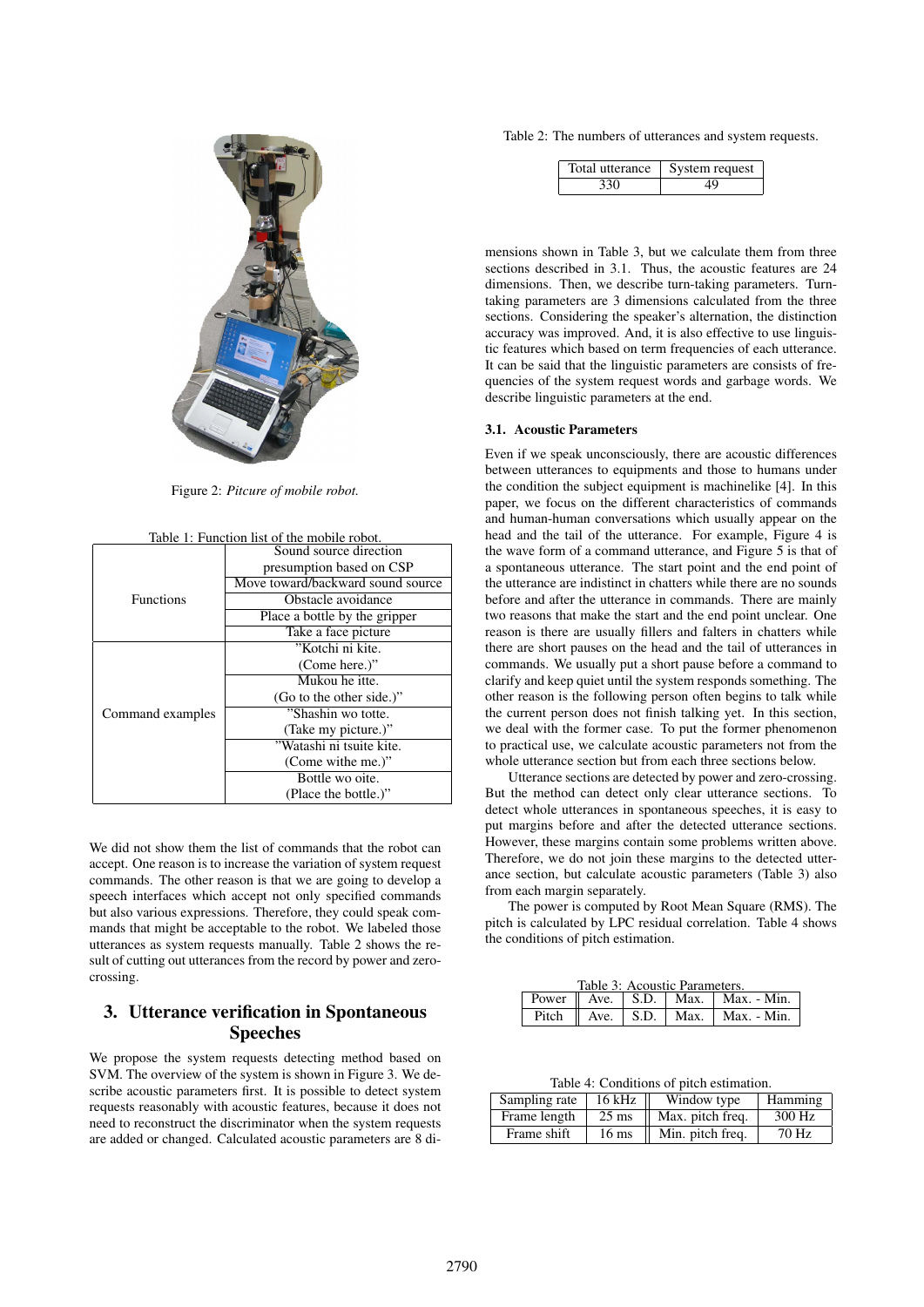

Figure 3: *System overview of utterance verification.*



Figure 4: *A sample of system request.*



Figure 5: *A sample of spontaneous utterance.*

#### **3.2. Turn-taking Parameters**

The sounds in the head and tail margins sometimes contains a speech of the next person, though it is not so loud. Therefore, we should separate voices of the next person from fillers and flatters. Considering which person speaks in each utterance section improves the accuracy of utterance verification. For example, the utterance seems to be a chat if speakers changes like  $B \to A \to B$  in each section. In this paper, we calculate these turn-taking parameters by crosspower-spectrum phase (CSP) [5]. Under the condition two microphones are set up for each person, we can tell the speaker from which microphone receives the utterance first. Considering the time lag CSP shows the maximum value, we can tell which microphone receives first. Moreover, CSP considers only the phase of the wave by normalize the crosspower. This feature fits the condition that the distance of two microphones changes, where the power ratio of two microphones changes.

The crosspower-spectrum is computed through the shortterm Fourier transform applied to windowed segments of the signal  $s_i[t]$  received by the i-th microphone at time  $t$  :  $CS(n; \omega) = X_i(n; \omega) X_j^*(n; \omega)$ , where \* denotes the com-<br>plex conjugate n is the frame number and  $\omega$  is the spectral freplex conjugate, n is the frame number, and  $\omega$  is the spectral frequency. Then the normalized crosspower-spectrum is computed by the following:

$$
\phi(n; \omega) = \frac{X_i(n; \omega) X_j^*(n; \omega)}{|X_i(n; \omega)||X_j(n; \omega)|} \tag{1}
$$

This equation preserves only information about phrase differences between  $x_i$  and  $x_j$ . Finally, the inverse Fourier transform is couputed to obtain the time lag (delay).

$$
C(n;l) = \mathcal{F}^{-1}\phi(n;\omega)
$$
 (2)

If the sound source does not move (this means it does not move in an utterance),  $C(n; l)$  should consist of a dominant straight line at the theoretical delay. Therefore, a lag is given as follows:

$$
C(\hat{l}) = \underset{l}{argmax} \{ \sum_{n=1}^{N} C(n; l) \}
$$
\n<sup>(3)</sup>

In the situation that the microphones are set up for each person, which microphone receives the utterance first and the reliability of the lag are the matters. Thus, we calculate  $D$  from each section and make them turn-taking parameters.

$$
D = \begin{cases} C(\hat{l}) & (0 \le \hat{l} < \frac{N-1}{2}) \\ -C(\hat{l}) & (\frac{N-1}{2} \le \hat{l} < N-1) \end{cases} \tag{4}
$$

#### **3.3. Linguistic Parameters**

Linguistic features are term frequencies calculated from the results of speech recognition. Feature vectors consist of frequencies of the system request words and chatter words. Verifying utterances by linguistic features works accurately on the situation where the domain of the task is limited.

To verify utterances by linguistic features, we need to recognize speech first. In this subsection, we account for the conditions of speech recognition first. Then, we describe the method to calculate linguistic parameters.

To create a baseline of the acoustic model, we use about 200,000 Japanese sentences (200 hours) spoken by 200 males recorded in Corpus of Spontaneous Japanese (CSJ) [6]. Table 5 shows the conditions of acoustic analysis and the specification of HMM. To improve the speech recognition accuracy, the acoustic model adaptation by MLLR+MAP [7] was performed as closed after the construction of a baseline model. The adaptation data from our corpus is almost 10 minutes. The language model is made from the manually recognized data. In order to build the language model to be open condition for speaker-A, we use the transcriptions of speaker-B. Feed the corpus into Julius [8] - large vocabulary continuous speech recognition software - under these conditions, the results was obtained with 42.1% word accuracy.